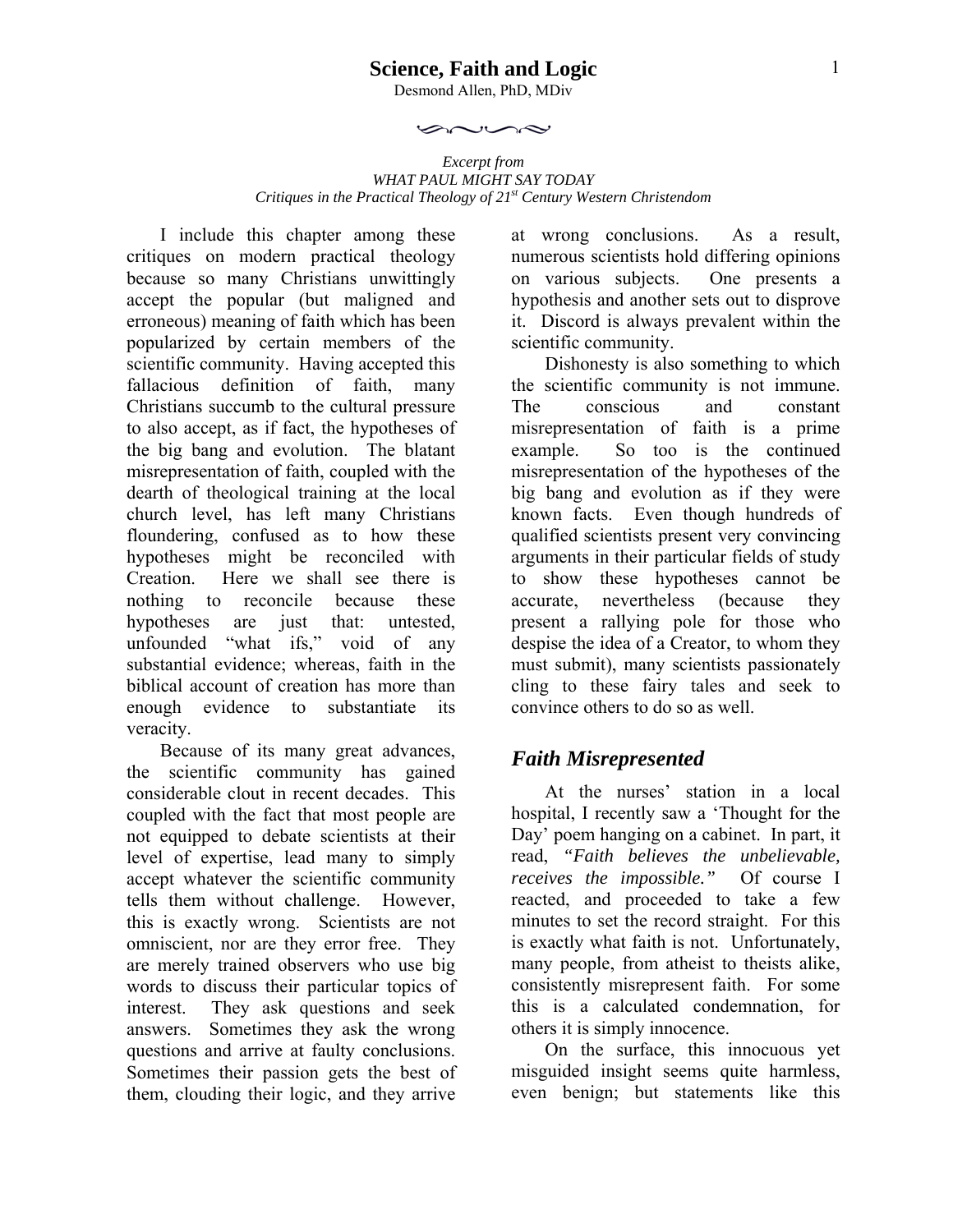encourage the misperception that science is based on cold, hard facts while faith is merely a biased, ambiguous conviction, void of evidence. However, nothing could be further from the truth. Both aspects of this argument are erroneous; for science routinely employs faith and faith, by definition, is always based upon known quantities.

This misrepresentation of both science and faith is further propagated by the notion that the observable universe is our only reality; whereas, intangible issues and metaphysical concepts are nothing more than subjective uncertainty. The concept of a Creator, being intangible, falls into this category. As such, a survey at the National Academy of Sciences revealed that 69% of the biologists and 79% of the physical scientists claimed to be atheists. Most of the other scientists claimed agnosticism; there were very few believers. Commenting on these figures Oxford University scientist, Peter Atkins, argued,

You clearly can be a scientist and have religious beliefs. But I don't think you can be a real scientist in the deepest sense of the word because they are such alien categories of knowledge. $1$ 

To substantiate this perceived distinction between science and religious beliefs, many have attempted to redefine the meaning of faith so that it has one meaning when referring to science and quite a different meaning when applied to religion. In an interview as part of the series "Believe it Or Not," famed biologist Richard Dawkins brazenly, yet feebly, argues this redefined, pseudo, dual definition of faith. The fact that neither biblical theology nor theologians use faith in the way he defines it, is seemingly of no concern to anyone. When asked the question: "Do scientists ever need faith?" Dawkins answered,

Not in the sense of faith as meaning belief in something for which there is no evidence. There are various senses of faith in which we do—scientists do participate. There's {sic} branches of science which I don't understand; for example, physics. It could be said, I suppose, that I have faith that physicists understand it better than I do. And so when I say something that physicists tell me, such as that there was nothing before the big bang—they're not allowed to talk about the word "before" in the context of the big bang—I sort of have faith that physicists understand enough to be allowed to say that, even though I don't understand why they're allowed to say that. But it's not blind faith; it's not faith in the absence of evidence. It's faith that's based upon confidence in the scientific method, in the scientific peer review process, the fact that I know that there are other physicists who can test, verify, criticize the views of any one physicist. So it's not the same as religious faith, which is based upon no evidence at all. $^{2}$ 

In yet another discussion, Dawkins makes the accusation that this new kind of faith, which he has imagined as being without

 $\overline{a}$ 1 Nature © Macmillan Publishers Ltd 1998 Registered No. 785998 England http://www. nature.com/nature/journal/v394/n6691/full/ 394313a0\_fs.html (accessed March 20, 2012).

 $\overline{a}$ <sup>2</sup> Dawkins, Richard. Interviewed by Paul Hoffman, Part of the Series Believe it or Not. Recorded on: October 21, 2009. http://bigthink.com/ideas/17052 (accessed March 22, 2012).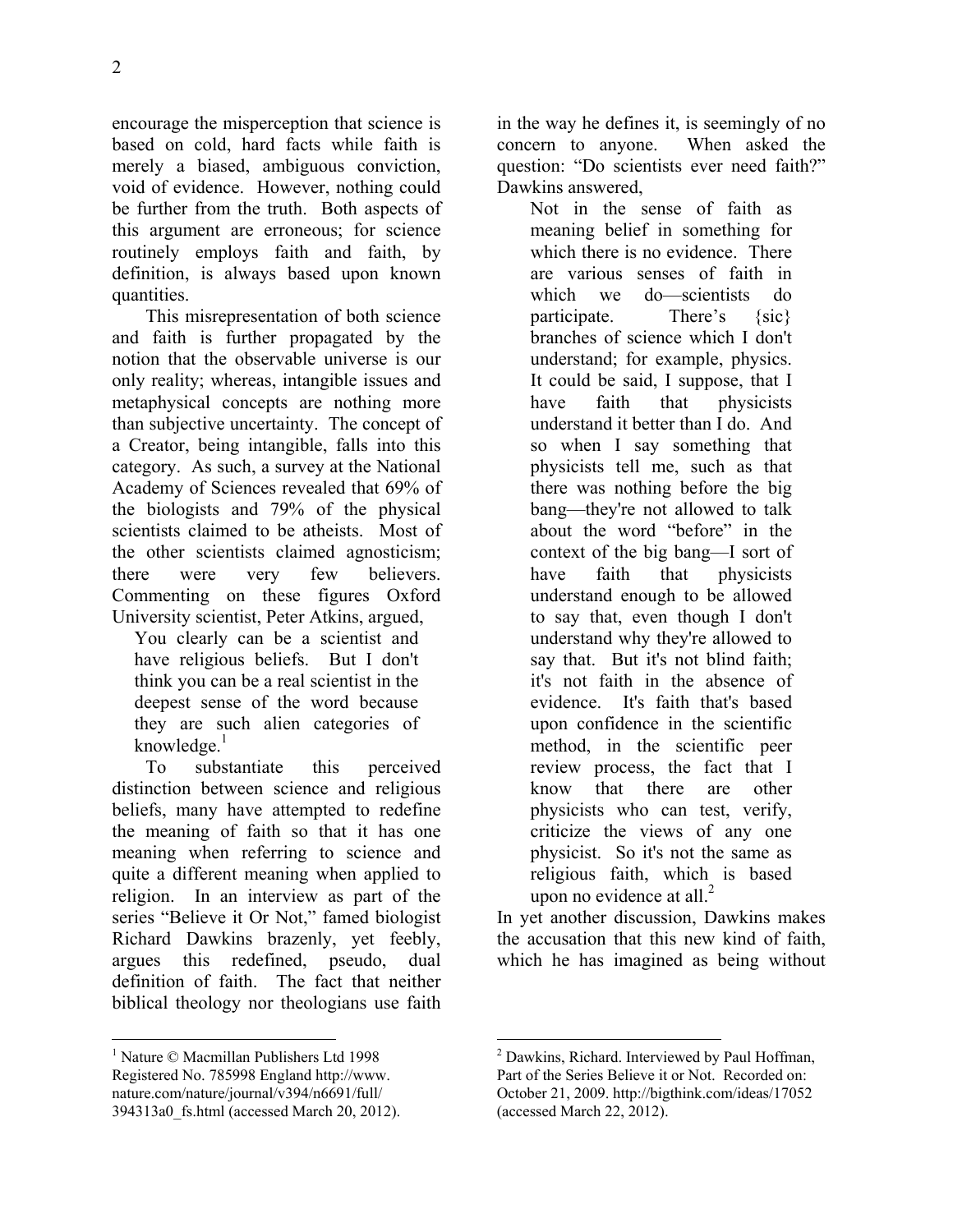evidence, ". . . is the principal vice of any religion."<sup>3</sup>

This, I must say, is the epitome of double-talk: of both exercising a double standard and implementing the adage, "having your cake and eating it too." Unable to deny that science employs faith, he proceeds to place varying degrees or senses on faith, so that some faith is based on evidence and some is not. Then, even as he claims religious beliefs are without evidence, he makes reference to the big bang and the physicists who, although they are not allowed to discuss the word "before" in the context of the big bang (frankly because there is not evidence), he has faith in their beliefs because . . . well, they are scientists.

So let's get this straight. Dawkins claims that those who find sufficient evidence for the reality of an unseen intelligent Creator are exercising blind faith. After all the only evidence they have is easily dismissed: a historical account as old as recorded history, a highly ordered, mechanical, complex universe, which is further complicated by all the metaphysical complexities of humanity such as intelligence, reason, emotion and even consciousness itself. Whereas, on the other hand, they have good reason for their faith—those who believe the material universe exploded into existence from nothing, by its own non-existent energy. Although they are very aware that their good reason is void of real evidence (so much so, they are encouraged not to discuss it); still, they have the biased imagination and ambiguous conviction of many scientists who believe the chaotic aftermath of this explosion organized itself into this

1

highly complex, structured, mechanical system, from which organic life eventually sprang forth out of the inorganic material, which had appeared out of nothing, by its own non-existent energy. Then, this organic life somehow sustained itself on non-existent nutrients and finally (after splitting into a myriad of life forms, the most complex and animated life forms developed a new reality, a metaphysical consciousness with a universal morality, a sense of reason, and all the other problematic metaphysical, human complexities. I wonder if Dawkins has ever heard of Ockham's Razor?

### *Series of Logical Fallacies*

Those who argue that science is based solely on the evidence presented in the observable universe, whereas religion relies on ambiguous uncertainly, commit at least four errors in logic—three strategic misrepresentations and the fourth, a straw man.

- (1) Claiming some faith is merely based on ambiguous conviction, devoid of evidence.
- (2) Claiming science does not employ faith, or at least not in the sense that religion does.
- (3) Claiming reality exists only in the observable universe.
- (4) Then using these false premises, they conjure up the fallacious straw man argument of blind faith on which to rest their erroneous case.

The blind faith conclusion is indeed valid if the premises were true—that faith is nothing more than a subjective uncertainty, evoked without evidence, and that reality exists only in the observable material universe. Once blind faith is concluded there is nothing left to discuss. It is the final nail in the coffin of religion. The idea of God is relegated to but a romantic notion that gives some folks a

<sup>&</sup>lt;sup>3</sup> Dawkins, Richard. "Is Science a Religion?" Published in the Humanist, January/February 1997. .http://www.thehumanist.org/humanist/articles/ dawkins.html (accessed March 22, 2012).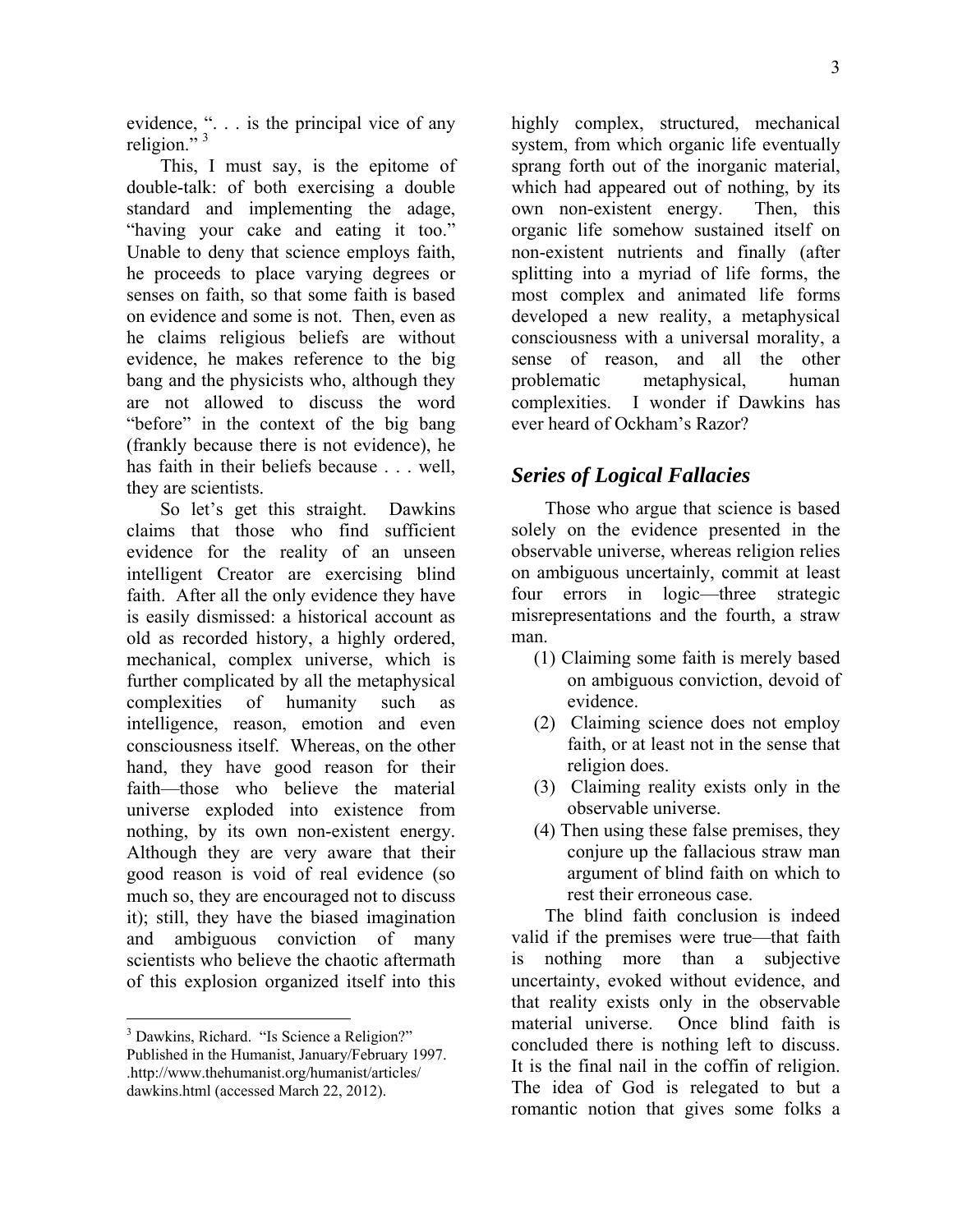4

fuzzy feeling. However, these premises are erroneous, as is the fallacious straw man argument they support.

To thoroughly sort through these thoughts, we must ask the right questions with clearly defined terms. That which is essentially at issue is a series of three interrelated questions. What is faith? Does science rely on faith? And, what is reality? First, we discuss faith.

#### *Biblical Faith Defined*

As pointed out earlier, many scientists, and our culture at large, consistently misrepresent the biblical position on faith. In what debate is it justified for one side to redefine terms to better fit their argument? True debate, indeed communication in general, demands valid, clearly defined terms. In that biblical faith is a topic with which many scientists take issue, it only seems fitting to understand, accept, and base the discussion around the biblical definition of faith rather than the new and maligned version propagated by those who claim atheism. Scripture sets forth many prime examples of faith and provides a very clear definition: *"Faith is the substance of things hoped for, the evidence of things unseen"* (Heb. 11:1)

There are four Greek terms that must be dealt with in this passage:

- (1) Faith, πίστις *pistis*: belief, trust, assurance, credence, fidelity, reliance upon.
- (2) Substance, ҅υπόστασις *hupostasis*: (concrete) essence, reality; (figurative) assurance, confidence, substance.
- (3) Hope, ̓ελπζομένων *elpizo*: expectation, confidence.
- (4) Evidence, έλεγχος *elengchos*: conviction, proof.

So then, "the *substance of things hoped for, the evidence of things unseen"* or, we might also translate it, *"Trust is the assurance of things expected, the proof of things unobserved."*

### *Faith Employed Daily*

Many examples of faith as "the *substance of things hoped for, the evidence of things unseen"* are routinely employed in our daily lives, both in a physical and an intangible sense. In a physical sense, if I enter a concert hall and sit down at the beautiful Steinway grand piano and reach out to stroke the keys, I expect to make music. This expected reality is not without cause. I have played music on pianos hundreds of times and fully expect that it will happen again. There may be no strings in the piano, perhaps it is a hollow showpiece, but that is not my belief. It is a beautiful, expensive Steinway on stage in a concert hall; I expect it to respond accordingly.

Again in the physical sense, suppose when I leave my house in the morning, it is locked, all the lights are off and no one is there. But when I return at the end of the day, I find the door unlocked the lights on, and still no one there. I will believe that someone has been there. The unlocked door and the burning lights are sufficient proof of this unseen event. Of course, I could refuse to believe it. I could speculate that perhaps an earthquake rattled the house, unlocked the door, and flipped the light switches. Or perhaps the cat somehow jumped up to unlock the door and flip the light switches. However, the obvious cause, the simplest answer, the Ockham's Razor, is that someone was in the house.

In the intangible sense, I have complete trust in my wife's devotion to me. When I awaken tomorrow morning she will be there. This is my expected reality, my hope, my faith, my confidence. This reality is not based on some unfounded,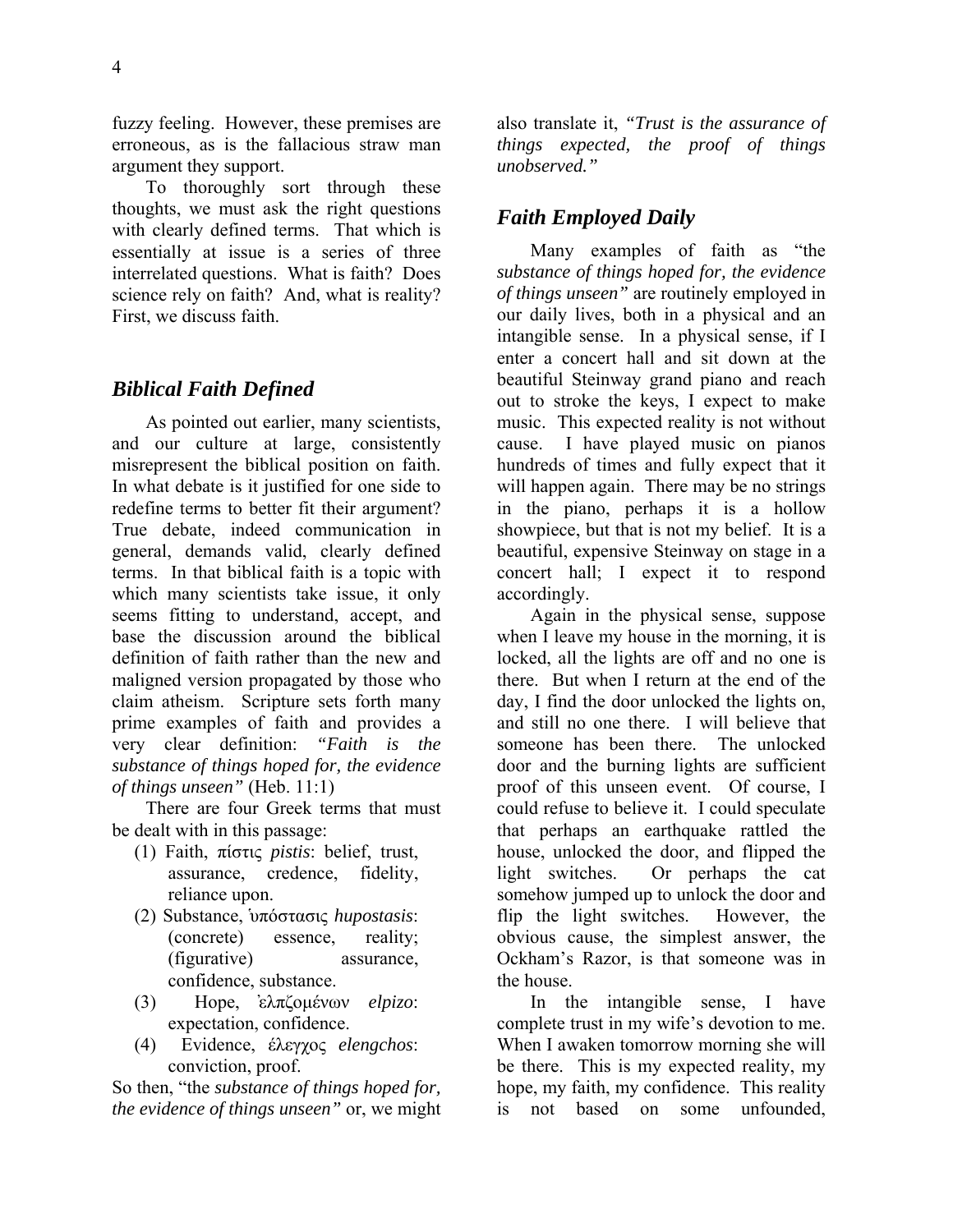5

ambiguous conviction, but on history and the solid relationship we have shared for many years.

Again in the intangible sense, I have faith in my wife's moral behavior. Presented with a situation in which she could steal some valuable object without anyone ever knowing it, I am confident without any doubt that she would not do it. This unseen reality is not based on some ambiguous conviction but on my intimate knowledge of her morals, her past actions, her character.

#### *Faith in a Creator*

Scripture speaks of faith based on reason; nothing is ever mentioned of some subjective, ambiguous conviction. If some romantic fancy is the depth of one's trust in God, this so called faith will certainly fail when put to the test. Thus, it is not faith at all. Faith is born of evidence. The passage, "*Faith is the substance of things hoped for, the evidence of things unseen"* goes on to explain that, *"through faith we understand that the worlds were framed by the word of God, so that things which are seen were not made of things which do appear" (Heb. 11:1, 3).* The Psalmist understood this reasoning, this evidence for belief in a Creator, *"The heavens declare the glory of God and the firmament His handiwork" (Ps. 19:1).* This beautiful, highly ordered universe is deemed so strong an evidence for the existence of an intelligent Creator that a solemn warning is given to those who disregard it:

*The invisible things of Him from the creation of the world are clearly seen, being understood by the things that are made, even his eternal power and Godhead; so that they are without excuse* (*Rom. 1:19-20).* 

This reasoning, as we shall see shortly, is the same as that employed by modern science. The idea of things that are observed being caused by things that are unseen is so common to science that the laws of physics are based upon this reality. Who has ever seen the forces of gravity or electromagnetism? Who has ever seen a radio wave? We can see their effects and measure outcomes with various devices, but we cannot directly observe them. Just as *"the invisible things of Him from the creation of the world are clearly seen, being understood by the things that are made,"* so too, scientists often understand the visible by the invisible. This, by definition, is faith. Faith is not some ambiguous romantic ideal born of wishful thinking. By definition, faith is based on evidence. By definition, there is nothing blind about faith; at least not in the biblical or theological definition.

Nowhere in Scripture is anyone ever asked or encouraged to believe something for which there is no evidence. Therefore, Peter admonished, *"Be ready always to give an answer to every man that asks you a reason of the hope that is in you" (1 Pet. 3:15).* And sufficient reason there is. This highly ordered, complex universe is more than sufficient evidence to trust in the reality of an unseen, intelligent Creator.

If we direct the argument away from the physical we can speak of other realities, the even more complex unseen metaphysical realities of the human condition: consciousness, love, deduction, and the very life force itself that brings animation. It is for these reasons that throughout the whole of recorded history, mankind, from children to some of our greatest intellects, have, and still do, reach the conclusion that God exists.

### *Science Consistently Relies on Faith*

There are no varying degrees or senses of faith. There is but one understanding of faith, it is the same for science as it is for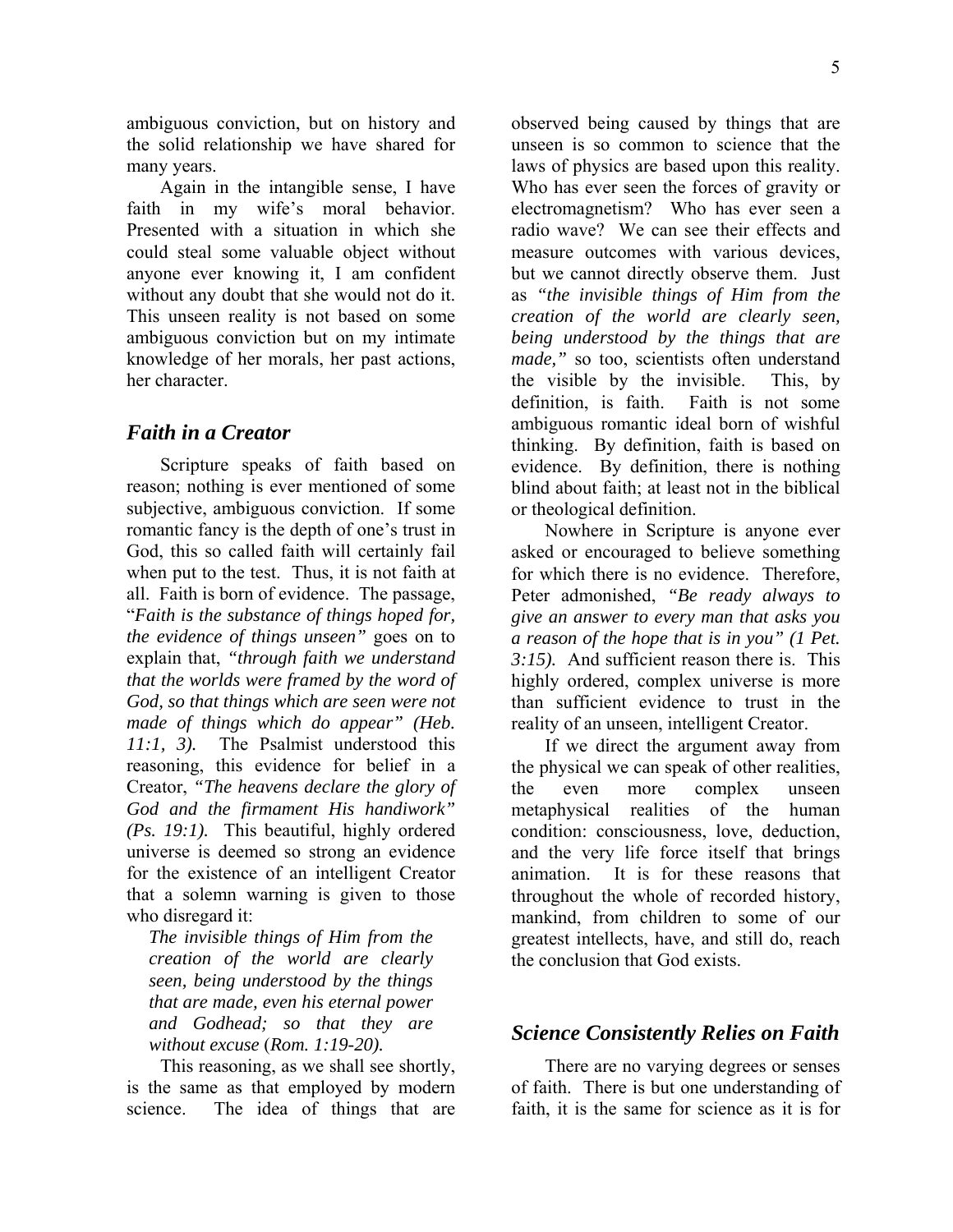religion. Faith, or trust, or belief (for they are synonyms) is always based on evidence. Science employs it regularly. The statement, "science does not need faith" is made either in ignorance or selfdeception. Science has faith in the laws of physics, and for good reason; there is strong evidence. Many theories or expected realities, at both the quantum and the galactic levels, are based on *"the substance of things hoped for, the evidence of things unseen."* The existence of unseen realities is no stranger to physics; there is ample proof of things that are seen being caused by things that do not appear. As pointed out earlier, we need look no further than electricity, the forces of gravity, radio waves, or the unexplained nuclear forces at the quantum level, none of which have ever been seen, but definitely exist.

In a physical sense, when archaeologists discover a fossil of some unknown organic life form, by faith they know the fossil was formed by some extinct being or organism, as the case may be. While a high school nerd might have carefully crafted and placed it there as a hoax, the obvious cause, the simplest answer, the Ockham's Razor, is that it was formed from an extinct life form.

When astronomers observe a star wobbling in space through their powerful telescope, they conclude there is an unseen orbiting planet. This belief is not based on some unfounded, ambiguous conviction, but on our understanding and faith in the Doppler Effect and Newtonian physics. They cannot see the planet, but they know, they expect, they believe, it is the gravitational pull of a planet causing this wobble.

The Doppler Effect provides yet another example, called a redshift. Wavelengths of light emitted from an object moving away from the observer increase proportionally, thereby shifting to the red end of the spectrum and creating what is called a redshift. Applying this knowledge to certain celestial bodies lead astrophysicists to believe the universe is expanding. At least this is the expected reality.

A nebula is another example. Based on the knowledge of our known world a nebula is believed to be a cloud of gas and dust in outer space. Although no astrophysicist has ever actually collected specimens from a nebula, this is the expected reality.

By analyzing the photosphere and chromosphere of the solar spectrum, scientists have concluded that the sun consists of some 67 elements. They believe this solar spectrum represents the entire sun–except perhaps the solar core, where a certain degree of mixing likely transpires between the layers of the sun's interior. At least this is the expected reality; but, of course, no astrophysicist has ever actually collected and analyzed any material from the sun, nor have they explored its core.

In the intangible sense, every scientist expects the earth to continue on its axis throughout the night so that the sun appears on the horizon in the morning. This reality is not based on some unfounded, ambiguous conviction but on a faith proven by history and the laws of physics. It has happened every day since time began. We cannot see the forces that cause it, but we are sure they exist and we have faith they will continue to work.

If I drop my pen, I expect it to fall to the floor. I believe this because I have seen it happen with many objects time and again. It is the law of gravity in action. But we do not understand gravity . . . what it is, how it works. Nor do we know it will continue to work; but we have faith that it will. Using Newton's statement that Force = mass x acceleration, we can calculate the force a falling object generates; but we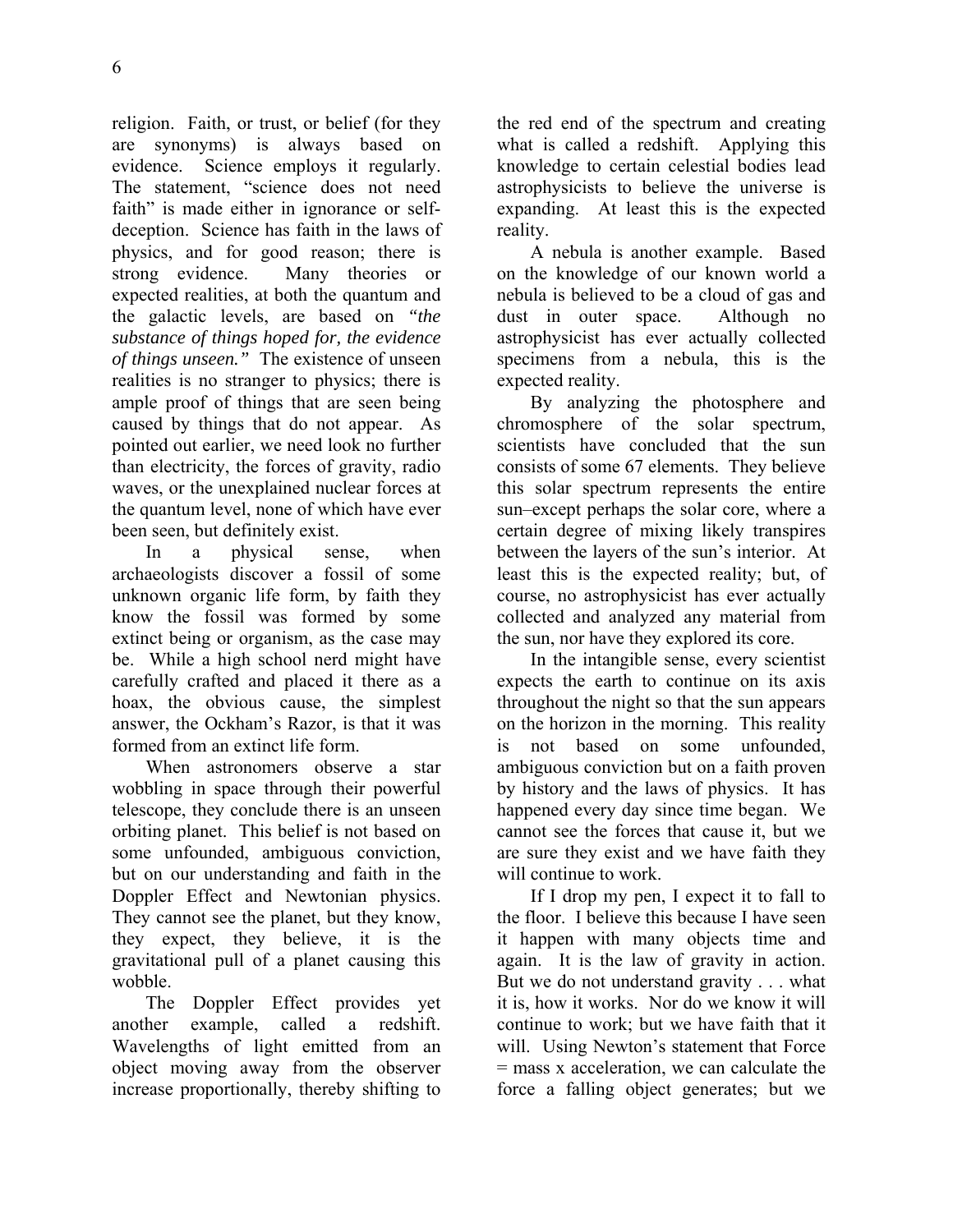cannot see the force. We must take it on faith that forces even exist, and we must make assumptions as to what these forces are.

No one has ever seen electrons, yet every scientist believes they exist. Or what scientist would ever tell you they do not believe in magnetism? While we cannot see it, we know it exists. We understand how to use it, to manipulate it, to measure it; but ultimately, like gravity, we cannot touch it or directly observe it.

In reality, faith and science have a symbiotic relationship. All these examples in science employ the same faith Scripture speaks of: the assurance of things expected, the proof of things unseen; things that are seen being caused by things that are unseen. The argument that science does not need or utilize faith is a deceptive, logical fallacy. It is a disingenuous, strategic, misrepresentation of the meaning of faith. The premise that science is based solely on the observations of the tangible, material universe must not be accepted.

Nor can it be accepted that faith in the metaphysical world is based merely on some subjective, unfounded, ambiguous conviction. My very consciousness and intellect (meager as it may be) that empowers me to make this argument, and yours, which empowers you to read and understand it, are unseen metaphysical realities. Oh yes, there is ample reason to believe in the unseen. There is ample reason to have faith in a Creator of the universe. For, *"the heavens declare the glory of God and the firmament shows His handiwork" (Ps. 19:1).*

This is the Ockham's Razor to the origin of this highly ordered, complex universe and to the even more impressive and problematic metaphysical complexities of humanity. Add to this the historical data of God's personal interventions with humanity on various levels and the evidence is overwhelming. On the other hand, it hardly fits the Ockham's Razor test to suppose this wondrous universe (from the quantum to the galactic levels) exploded into existence from nothing by its own non-existent energy, after which this chaotic disarray of inorganic, unintelligent, material organized itself into a highly structured system. Then, organic life sprang forth from the inorganic material and then somehow sustained itself on nonexistent nutrients. Then, this organic life evolved a metaphysical consciousness, a sense of morality, a sense of self and reason.

### *What is Reality?*

We are still faced with the question of reality. What is it? In the aforementioned passage, Doctor Dawkins expressed personal faith in his fellow scientists. He basically said he believed his fellow scientists know their particular subject well enough for him to trust them and the scientific method. Unfortunately for Dawkins science is forever changing, so that what is believed true today may not be so tomorrow. Science has changed its reality many times after proving itself wrong. Strangely enough, science actually prides itself in these changes; at least, that is, in its ability to adapt to them. The bottom line is that we really cannot trust scientists always to be correct regardless of how learned they are in their particular disciplines.

One hundred and fifty years ago science believed light consisted of waves. Since light was a wave it required a medium for its dissemination; they called the medium "ether." Today scientists question the wave nature of light and they no longer believe ether exists.

For centuries, science operated on the principles of Classical Physics, by which Newton discovered and unified the laws of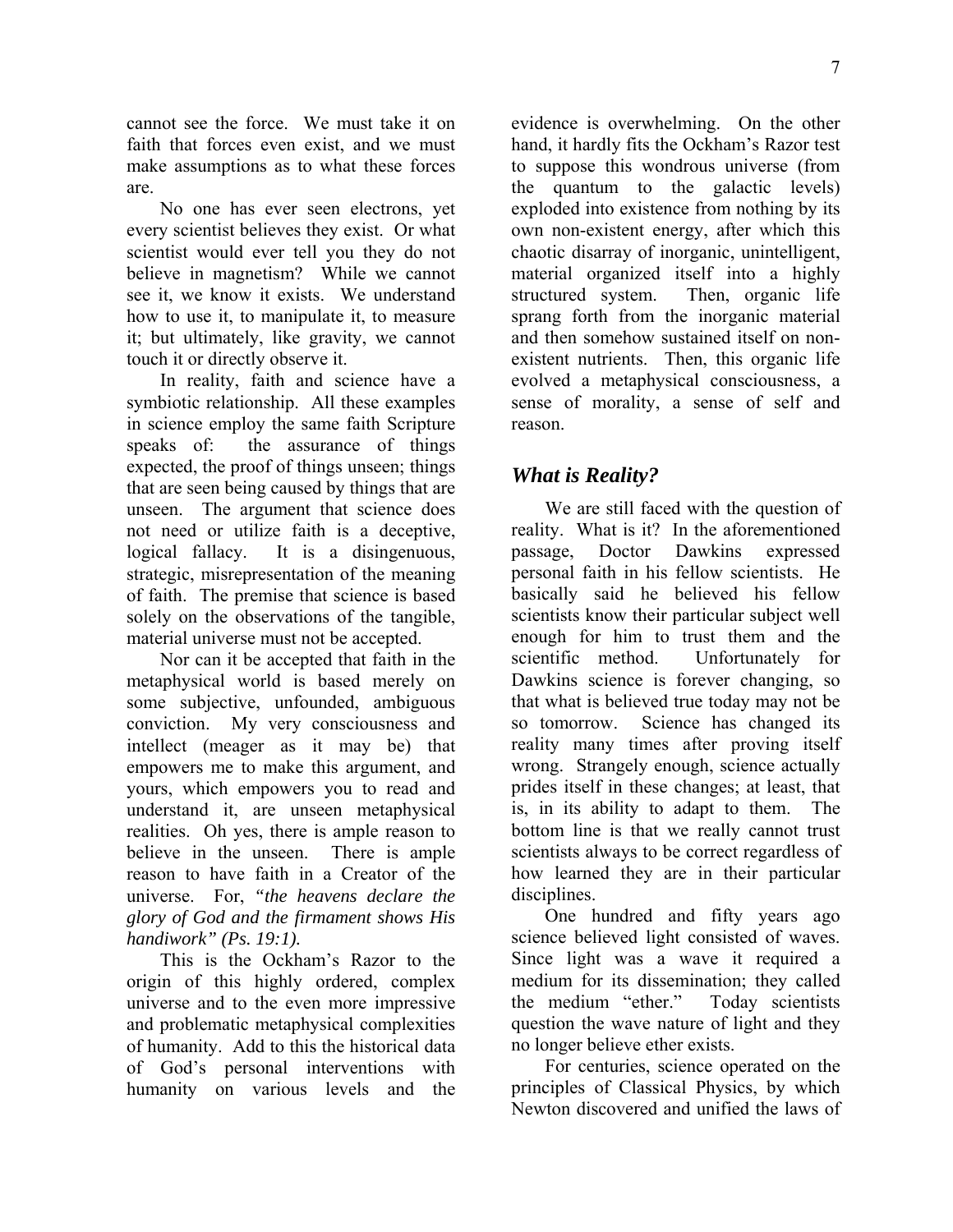motion. Many discoveries in thermodynamics, chemistry, and electromagnetism were based on this reality. Then Albert Einstein conceived his theory of relativity. Scientific reality suddenly changed. Quantum and modern physics was born. Again new discoveries were made based on these new subatomic realities. Time and space were redefined. The atom was split, and electromagnetic energy was further investigated.

As a credentialed respiratory therapist for nearly forty years, I can tell you first hand that based on the proven evidence of anatomy and medical science thirty years ago, we knew patients in need of mechanical ventilation should receive a volume of 15 cc x wt/kg, along with 4 sigh breaths per minute, equal to 22.5 cc x wt/kg. As the years passed, we began to realize the pressures generated by these volumes were more critical than the actual volumes. We realized these high pressures were causing irreparable damage to the lungs. Gradually this volume decreased to 12 cc, then 10 cc, until today, we believe we should ventilate at 6 cc to 8 cc x wt/kg, with no sigh breaths at all. If lung injury is present, we will go as low as 4 cc x wt/kg. However, even today in many ICUs, if you find yourself on a mechanical ventilator you might be ventilated at the old volumes, which were once held to be truth but are now known to be untrue. What medical science believes to be true sometimes is not; and what is proven in scientific medical studies is sometimes not put into clinical practice, just as what is discovered in other disciplines of the scientific and research community (if it happens to contradict a popular hypothesis), is generally not discussed in the classroom or in popular scientific literature.

# *Reality is Beyond the Mere Physical*

In quantum physics there is no solid matter; everything is emptiness and energy, be it light or dark. Electromagnetic energy flows throughout various systems, from subatomic particles and atoms to molecules and cells, creating forces that internally hold these various systems together, while simultaneously, externally, bonding and yet separating each system from others of like kind, thereby resulting in what we perceive as solid matter.

As knowledge of quantum mechanics grew, it became apparent that nonlocality (in which particles of a given structure could be influenced by something outside their system) might transpire. Because this made it impossible to treat systems spatially separated from one another as independent, Einstein took issue with the concept, ridiculing it as "spooky action from a distance."<sup>4</sup> However, in recent years scientists have demonstrated that subatomic nonlocality exists. Once two or more particles collide they are immediately linked, entangled. The information each particle contains is smeared over the others, so that, no matter how far apart they are, by measuring the previously uncertain momentum of one, the second will instantaneously gain a clearly defined momentum.<sup>5</sup> This is the "spooky action at a distance" that Einstein could not believe, for it takes place without further physical contact, thereby making it, by definition, metaphysical. This is a huge problem for many modern scientists because for them, metaphysics does not exist.

 $\overline{a}$ 

<sup>&</sup>lt;sup>4</sup> Overbye, D. 2006. New tests of Einstein's 'spooky' reality. *International Herald Tribune*, January 10, 2006. http://www.iht.com/articles/2005/ 12/28/healthscience/sneinstein.php (accessed August 15, 2007).

<sup>&</sup>lt;sup>5</sup> Zeilinger, A. 2006. Spooky action and beyond. Interview by *Die Weltwoche*, January 3, 2006. http://www.signandsight.com/features/614.html (accessed August 12, 2007).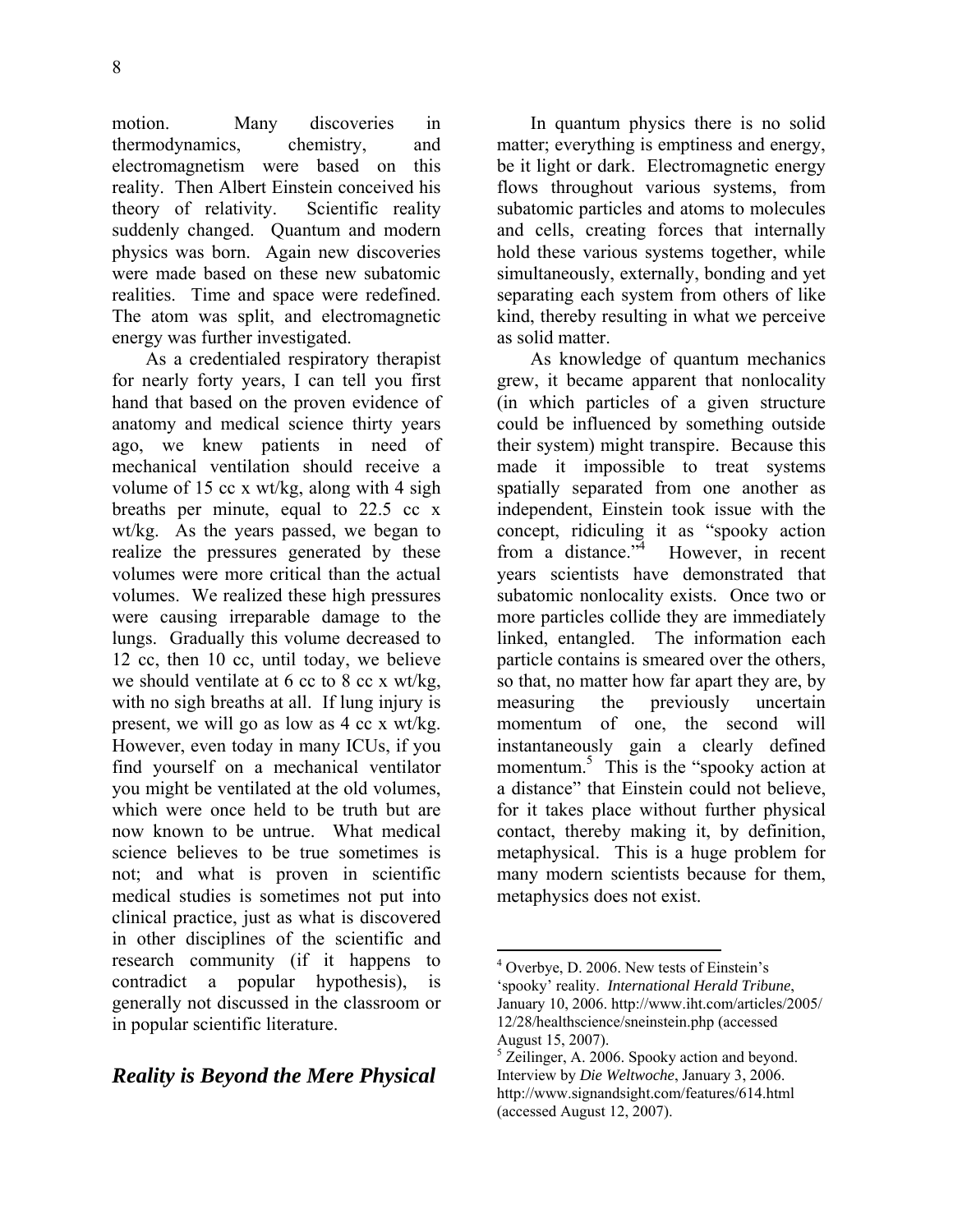Scientific knowledge is forever changing. There is still much to learn of quantum physics, and science has yet to unify the forces of quantum mechanics with those of classical physics. To date, however, nothing in science has answered the question as to the nature of reality. But as we look ever deeper into the subatomic world of energy, information, and emptiness, it prompts us to explore the issue of reality even further. For, when at the quantum level, there is no actual solid matter and nonlocal metaphysical events occur, yet, when bonded together, these same systems construct something of a solid, materialized hologram (that is, the observable universe); what is reality?

I submit that the biblical answer is not only very clear on this subject, but very evident as well. Ultimate reality is something other than the mere physical universe; for *"things which are seen were not made of things which do appear."* At the quantum level there is an unseen energy that sustains all things. Scripture tells us it is the Creator who is the source of all things, and it is He who holds the universe together; *"all things were created by him, and for him: and he is before all things, and by him all things consist" (Col. 1:16- 17).* As evidenced by the complex nature of creation, the Creator is intelligent. As evidenced by many historical accounts of man's interaction with the Creator, the Creator is personable. We call this Creator, God. God is our ultimate reality. God has revealed that He is Spirit. Therefore, ultimate reality is Spirit.

Being Spirit, God is metaphysical; that is, other than physical. As previously pointed out, the concept of such a reality is not without precedent in our world. Gravity and electromagnetism are without physical form. Human consciousness is metaphysical, without physical form. Even the physical things we observe and touch, ultimately, at the quantum level, consist of emptiness, electromagnetism, and information. Therefore, it is predictable that reality is indeed metaphysical. Given enough time, science, in that it is the methodical quest for knowledge, would have to arrive at this conclusion. This illusion of physical matter, our universe, is but a temporal holographic matrix, constructed and maintained in the mind of the Creator, who Himself is Spirit.

On a personal level, the individual reality for each of us goes beyond our physical body to reach the depths of our soul and spirit. While someday the body will die and the universe pass away, the soul and spirit live on. The soul and spirit transcend this entire temporal holographic matrix which God created, set in motion, and energizes, so man (whom He created in His own image) might be redeemed from his chosen rebellion.

Unlike science, the biblical account of reality never changes. There is one God. God is Spirit and the Creator of all that exists. He spoke and the universe was so. He is the light, the source of energy and all things are held together by Him. God created man in His own mage, for His own pleasure, and made Himself known to man immediately upon man's creation. He has interacted with man on many levels since then. Being made in the image of God, man has freewill and thus freedom of choice. Man chose to disobey God. Man suffers the consequences. God Himself provided reconciliation for man through a qualified redeemer: one without sin, Jesus Christ, the Son of God. By simply accepting this gift through faith man is justified, sanctified, and saved from the ultimate punishment, eternal death. This is a constant message throughout Scripture which, unlike science, does not change. Neither does God change; as He said, *"I am the Alpha and the Omega, says the*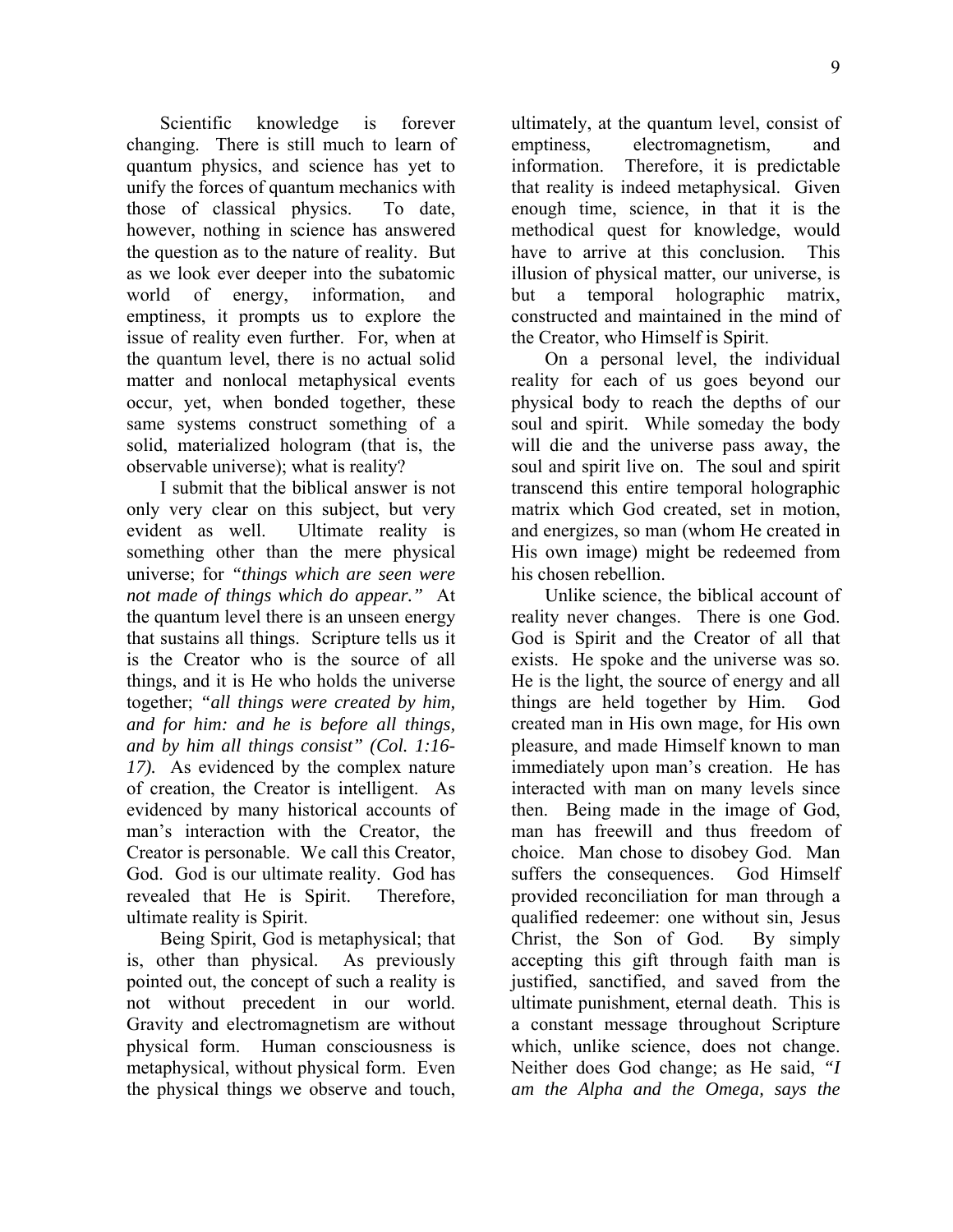*Lord, which is and was and is to come" (Rev. 1:8).* 

## *Conclusion*

Scientists pride themselves on being rational. In most respects they are; especially when it comes to the hands-on experiments employed as they seek to disprove a theorem. But at the philosophical level, seeking to answer the most asked question of humanity, seeking to understand the origins of the universe, most scientists are as irrational as one can be. It is a visceral irrationality, assumed by default to satiate their pride and emotional opposition to the reality of an intelligent Creator to whom they must answer. Here, they let their emotion get in the way. Here, they refuse to apply Ockham's Razor to the problem.

Scripture tells us we would encounter this mindset in the last days before Christ returned to earth. Like the antediluvians, the culture will be such that men and women will not glorify or thank God. They will become vain in their imaginations and their foolish hearts will be darkened. Professing themselves to be wise they will become fools. They will change the truth of God into a lie, and reverence and serve the creature more than the Creator. They will not retain the knowledge of God in their minds.

For this reason, God will give them over to their shameful lusts. Just as they will not think it worthwhile to retain the knowledge of God, so too God will give them over to a depraved mind. They will be filled with evil, sexual immorality, greed and depravity. They will be full of envy, murder, strife, deceit and malice. They will be gossips, slanderers, and haters of God, violent, arrogant and boastful. They will be inventors of evil things and disobedient to parents; they will have no understanding, no fidelity, no love, no mercy. Although they will know God's righteous decree that those who do such things deserve death—they will not only continue to do these things but will take pleasure in others who practice them as well (Rom. 1).

This is not a commentary on scientists, but on the cultural mindset that breeds so many aggressive God haters. Offended by the Gospel, they gather together to commiserate and comfort one another under the banner of atheism. But in the end, their support for each other's disbelief will account for nothing, because

*That which may be known of God is manifest in them; for God has shown it unto them. For the invisible things of Him from the creation of the world are clearly seen, being understood by the things that are made, even His eternal power and Godhead; so that they are without excuse (Rom. 1:19- 20).*

Man is free to deny his Creator's existence and free to deny his obligation to his Creator; but in the end he will pay the price. Let it be known that it is the duty of all to fear God and keep His commandments. He commands all men everywhere to repent, to receive the forgiveness of sin through a personal faith in the death and resurrection of Jesus Christ, the Savior of all men.

As for faith, it holds the same meaning for science as it does for religion; both are based on the evidence. It is unreasonable and unscientific to believe the universe magically appeared from nothing on its own accord, by its own non-existent energy; and that non-existent organic life organized itself to spring forth from inorganic material; that this simple, vulnerable life form then sustained itself on non-existent nutrients. Then, somehow, this life became animated and moved on to whole new reality, a complex metaphysical reality of consciousness, a set